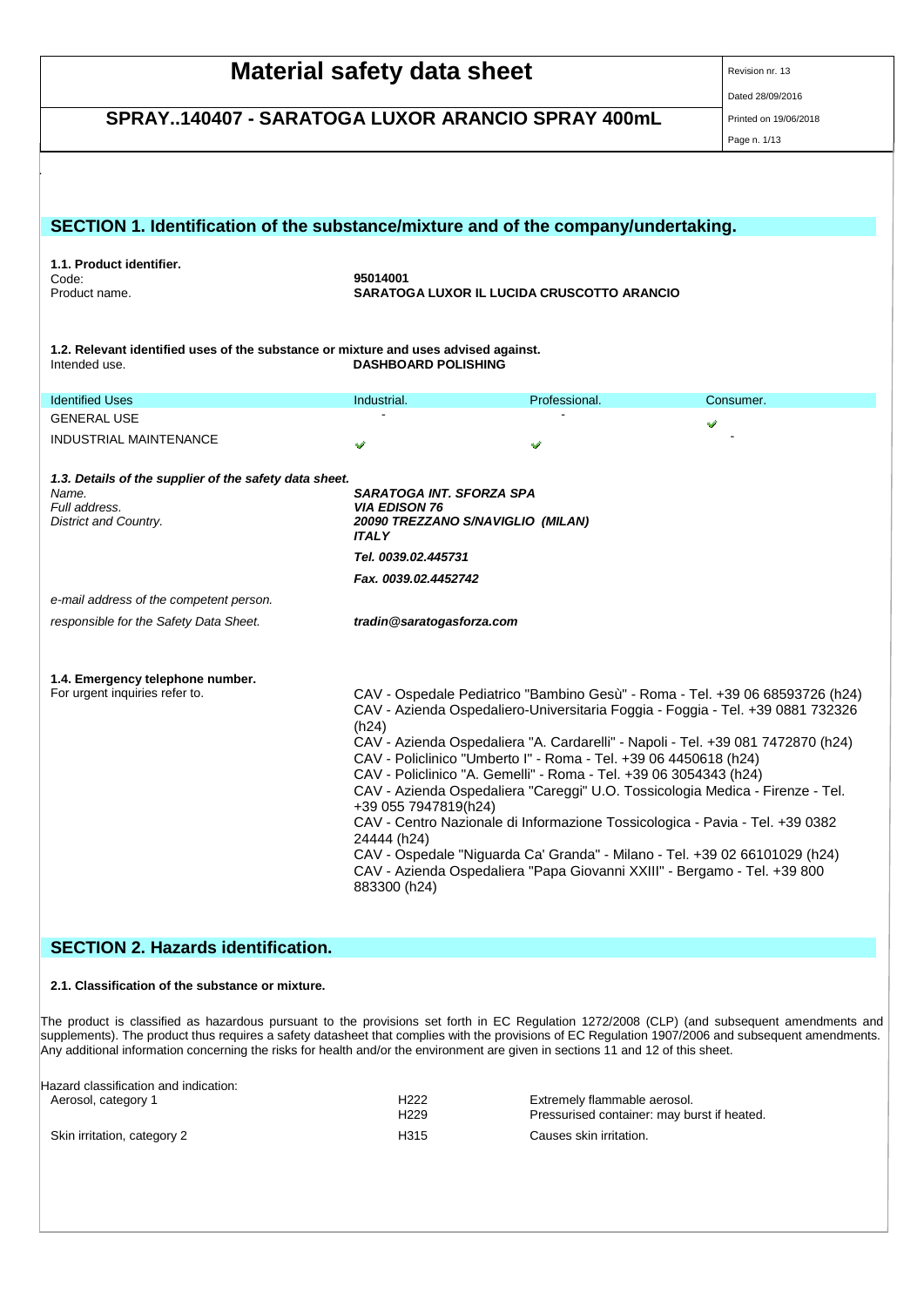| <b>SCHEDA DI DATI DI SICUREZZA</b><br>secondo il Regolamento (CE) Num. 1907/2006 (REACH)                                                                     |              |                                                                                        |  |  |  |
|--------------------------------------------------------------------------------------------------------------------------------------------------------------|--------------|----------------------------------------------------------------------------------------|--|--|--|
| SARATOGA LUXOR IL LUCIDA CRUSCOTTO ARANCIO<br>Data di stampa: 19/06/2018<br>cod.95014001<br>Data di revisione: 28/09/2016<br>Pag. 2 di 13<br>Versione: 13/IT |              |                                                                                        |  |  |  |
| Specific target organ toxicity - single exposure, category 3<br>Hazardous to the aquatic environment, chronic toxicity,                                      | H336<br>H411 | May cause drowsiness or dizziness.<br>Toxic to aquatic life with long lasting effects. |  |  |  |

## **2.2. Label elements.**

category 2

Hazard labelling pursuant to EC Regulation 1272/2008 (CLP) and subsequent amendments and supplements.

Hazard pictograms:



Signal words: Danger

| Hazard statements:        |                                                                                                  |
|---------------------------|--------------------------------------------------------------------------------------------------|
| H <sub>222</sub>          | Extremely flammable aerosol.                                                                     |
| H <sub>229</sub>          | Pressurised container: may burst if heated.                                                      |
| H315                      | Causes skin irritation.                                                                          |
| H336                      | May cause drowsiness or dizziness.                                                               |
| H411                      | Toxic to aguatic life with long lasting effects.                                                 |
| <b>EUH210</b>             | Safety data sheet available on request.                                                          |
| Precautionary statements: |                                                                                                  |
| P <sub>101</sub>          | If medical advice is needed, have product container or label at hand.                            |
| P <sub>102</sub>          | Keep out of reach of children.                                                                   |
| P210                      | Keep away from heat, hot surfaces, sparks, open flames and other ignition sources. No smoking.   |
| P <sub>211</sub>          | Do not spray on an open flame or other ignition source.                                          |
| P <sub>251</sub>          | Do not pierce or burn, even after use.                                                           |
| P <sub>261</sub>          | Avoid breathing gas / vapours / spray.                                                           |
| P262                      | Do not get on skin.                                                                              |
| P264                      | Wash hands thoroughly after handling.                                                            |
| P271                      | Use only outdoors or in a well-ventilated area.                                                  |
| P273                      | Avoid release to the environment.                                                                |
| P280                      | Wear protective gloves/protective clothing/eye protection/face protection.                       |
| P302+P352                 | IF ON SKIN: Wash with plenty of soap and water.                                                  |
| P304+P340                 | IF INHALED: Remove victim to fresh air and keep at rest in a position comfortable for breathing. |
| P312                      | If you feel unwell, call a POISON CENTER or a doctor.                                            |
| P405                      | Store locked up.                                                                                 |
| P410+P412                 | Protect from sunlight. Do no expose to temperatures exceeding 50°C / 122°F.                      |
| P332+P313                 | If skin irritation occurs: Get medical advice/attention.                                         |
| P501                      | Dispose of contents / container to authorized centers.                                           |
|                           |                                                                                                  |
| <b>Contains:</b>          | NAFTA DI HYDROTREATING                                                                           |
|                           |                                                                                                  |

**2.3. Other hazards.**

On the basis of available data, the product does not contain any PBT or vPvB in percentage greater than 0,1%.

# **SECTION 3. Composition/information on ingredients.**

**3.2. Mixtures.**

Contains: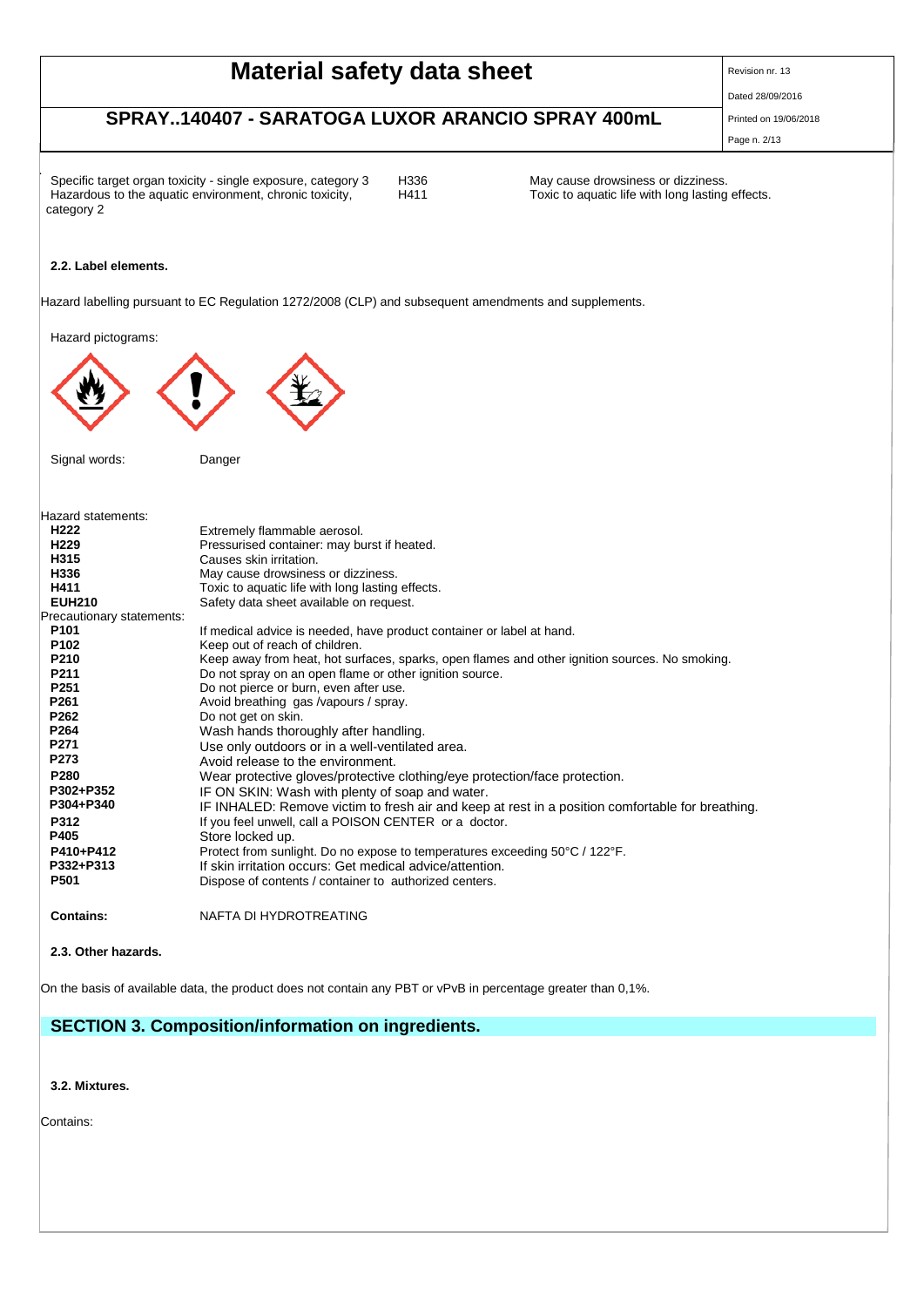| <b>SCHEDA DI DATI DI SICUREZZA</b><br>secondo il Regolamento (CE) Num. 1907/2006 (REACH)       |                   |                                                                                                            |                               |  |  |  |
|------------------------------------------------------------------------------------------------|-------------------|------------------------------------------------------------------------------------------------------------|-------------------------------|--|--|--|
| SARATOGA LUXOR IL LUCIDA CRUSCOTTO ARANCIO<br>Data di stampa: 19/06/2018<br>cod.95014001       |                   |                                                                                                            |                               |  |  |  |
| Versione: 13/IT                                                                                |                   | Pag. 3 di 13                                                                                               | Data di revisione: 28/09/2016 |  |  |  |
|                                                                                                |                   |                                                                                                            |                               |  |  |  |
| The full wording of hazard (H) phrases is given in section 16 of the sheet.<br>Identification. |                   | Classification 1272/2008 (CLP).                                                                            |                               |  |  |  |
| <b>NAFTA DI HYDROTREATING</b>                                                                  |                   |                                                                                                            |                               |  |  |  |
| CAS. 64742-49-0                                                                                | $30 \le x \le 50$ | Flam. Lig. 2 H225, Asp. Tox. 1 H304, Skin Irrit. 2 H315, STOT SE 3<br>H336, Aquatic Chronic 2 H411, Note P |                               |  |  |  |
| EC. 265-151-9                                                                                  |                   |                                                                                                            |                               |  |  |  |
| INDEX. 649-328-00-1                                                                            |                   |                                                                                                            |                               |  |  |  |
| Reg. no. 012119484651-34-XXXX                                                                  |                   |                                                                                                            |                               |  |  |  |
| <b>BUTANE</b>                                                                                  |                   |                                                                                                            |                               |  |  |  |
| CAS. 106-97-8                                                                                  | $15 \le x < 30$   | Flam. Gas 1 H220, Note C U                                                                                 |                               |  |  |  |
| EC. 203-448-7                                                                                  |                   |                                                                                                            |                               |  |  |  |
| INDEX. 601-004-00-0                                                                            |                   |                                                                                                            |                               |  |  |  |
| Reg. no. 01-2119474691-32-xxxx<br><b>PROPANE</b>                                               |                   |                                                                                                            |                               |  |  |  |
| CAS. 74-98-6                                                                                   | $15 \le x < 30$   | Flam. Gas 1 H220, Note U                                                                                   |                               |  |  |  |
| EC. 200-827-9                                                                                  |                   |                                                                                                            |                               |  |  |  |
| INDEX. 601-003-00-5                                                                            |                   |                                                                                                            |                               |  |  |  |
| Reg. no. 01-2119486944-21-xxxx                                                                 |                   |                                                                                                            |                               |  |  |  |
| <b>Iso-BUTANE</b>                                                                              |                   |                                                                                                            |                               |  |  |  |
| CAS. 75-28-5                                                                                   | $1 \leq x \leq 5$ | Flam. Gas 1 H220, Note C                                                                                   |                               |  |  |  |
| EC. 200-857-2                                                                                  |                   |                                                                                                            |                               |  |  |  |
| INDEX. 601-004-00-0                                                                            |                   |                                                                                                            |                               |  |  |  |
| Reg. no. 01-2119485395-27-xxxx                                                                 |                   |                                                                                                            |                               |  |  |  |

The product is an aerosol containing propellants. For the purposes of calculation of the health hazards, propellants are not considered (unless they have health hazards). The percentages indicated are inclusive of the propellants.

Percentage of propellants: 45,00 %

## **SECTION 4. First aid measures.**

#### **4.1. Description of first aid measures.**

EYES: Remove contact lenses, if present. Wash immediately with plenty of water for at least 15 minutes, opening the eyelids fully. If problem persists, seek medical advice.

SKIN: Remove contaminated clothing. Rinse skin with a shower immediately. Get medical advice/attention immediately. Wash contaminated clothing before using it again.

INHALATION: Remove to open air. If the subject stops breathing, administer artificial respiration. Get medical advice/attention immediately. INGESTION: Get medical advice/attention immediately. Do not induce vomiting. Do not administer anything not explicitly authorised by a doctor.

## **4.2. Most important symptoms and effects, both acute and delayed.**

Specific information on symptoms and effects caused by the product are unknown. For symptoms and effects caused by the contained substances, see chap. 11.

### **4.3. Indication of any immediate medical attention and special treatment needed.**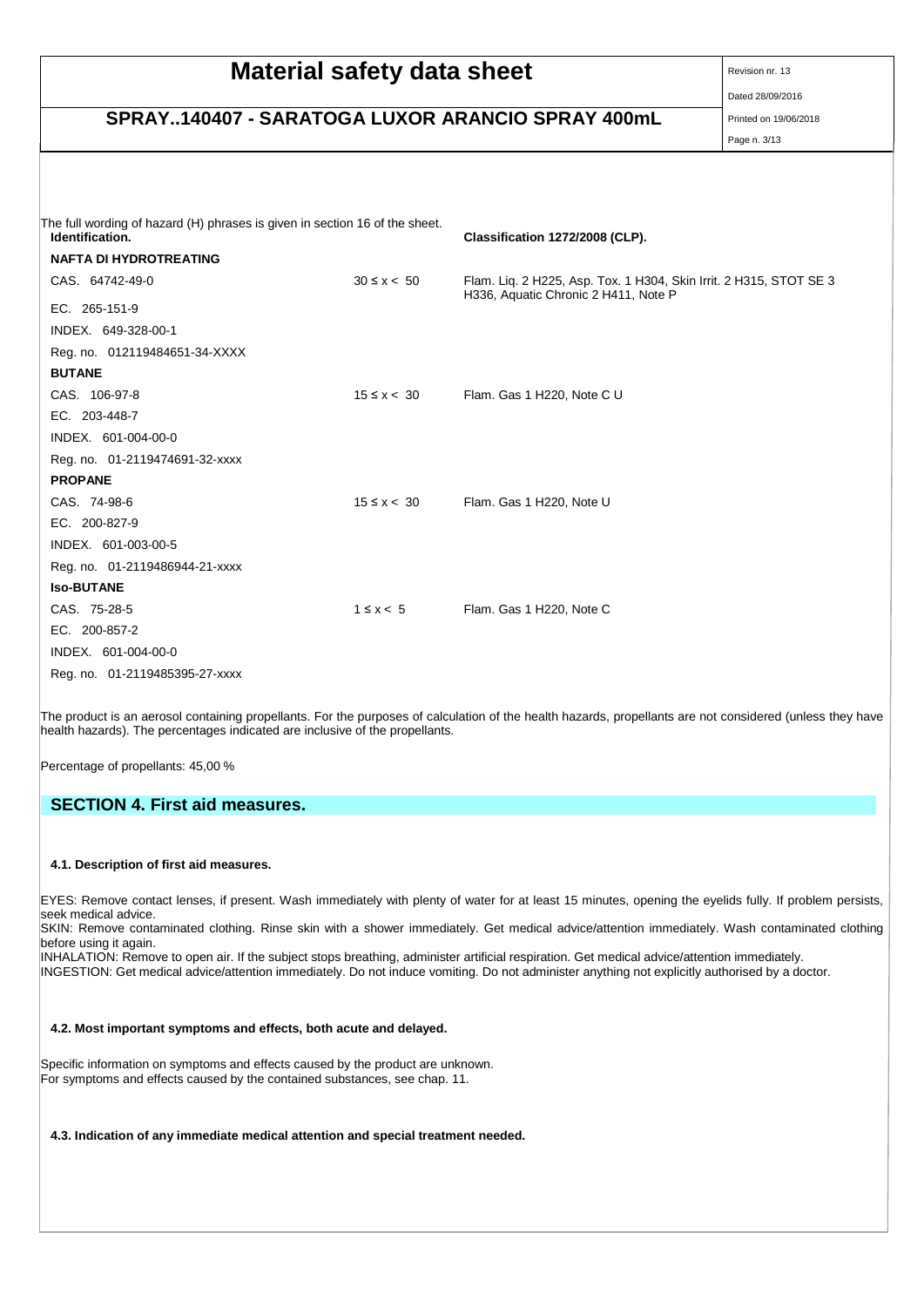SARATOGA LUXOR IL LUCIDA CRUSCOTTO ARANCIO cod.95014001

Versione: 13/ IT Pag. 4 di 13

 Data di stampa: 19/06/2018 Data di revisione: 28/09/2016

Information not available.

## **SECTION 5. Firefighting measures.**

**5.1. Extinguishing media.**

SUITABLE EXTINGUISHING EQUIPMENT The extinguishing equipment should be of the conventional kind: carbon dioxide, foam, powder and water spray. UNSUITABLE EXTINGUISHING EQUIPMENT None in particular.

## **5.2. Special hazards arising from the substance or mixture.**

HAZARDS CAUSED BY EXPOSURE IN THE EVENT OF FIRE If overheated, aerosol cans can deform, explode and be propelled considerable distances. Put a protective helmet on before approaching the fire. Do not breathe combustion products.

## **5.3. Advice for firefighters.**

GENERAL INFORMATION

Use jets of water to cool the containers to prevent product decomposition and the development of substances potentially hazardous for health. Always wear full fire prevention gear.

SPECIAL PROTECTIVE EQUIPMENT FOR FIRE-FIGHTERS

Normal fire fighting clothing i.e. fire kit (BS EN 469), gloves (BS EN 659) and boots (HO specification A29 and A30) in combination with self-contained open circuit positive pressure compressed air breathing apparatus (BS EN 137).

## **SECTION 6. Accidental release measures.**

## **6.1. Personal precautions, protective equipment and emergency procedures.**

Eliminate all sources of ignition (cigarettes, flames, sparks, etc.) from the leakage site. Send away individuals who are not suitably equipped. Wear protective gloves / protective clothing / eye protection / face protection.

#### **6.2. Environmental precautions.**

Do not disperse in the environment.

## **6.3. Methods and material for containment and cleaning up.**

Use inert absorbent material to soak up leaked product. Make sure the leakage site is well aired. Contaminated material should be disposed of in compliance with the provisions set forth in point 13.

## **6.4. Reference to other sections.**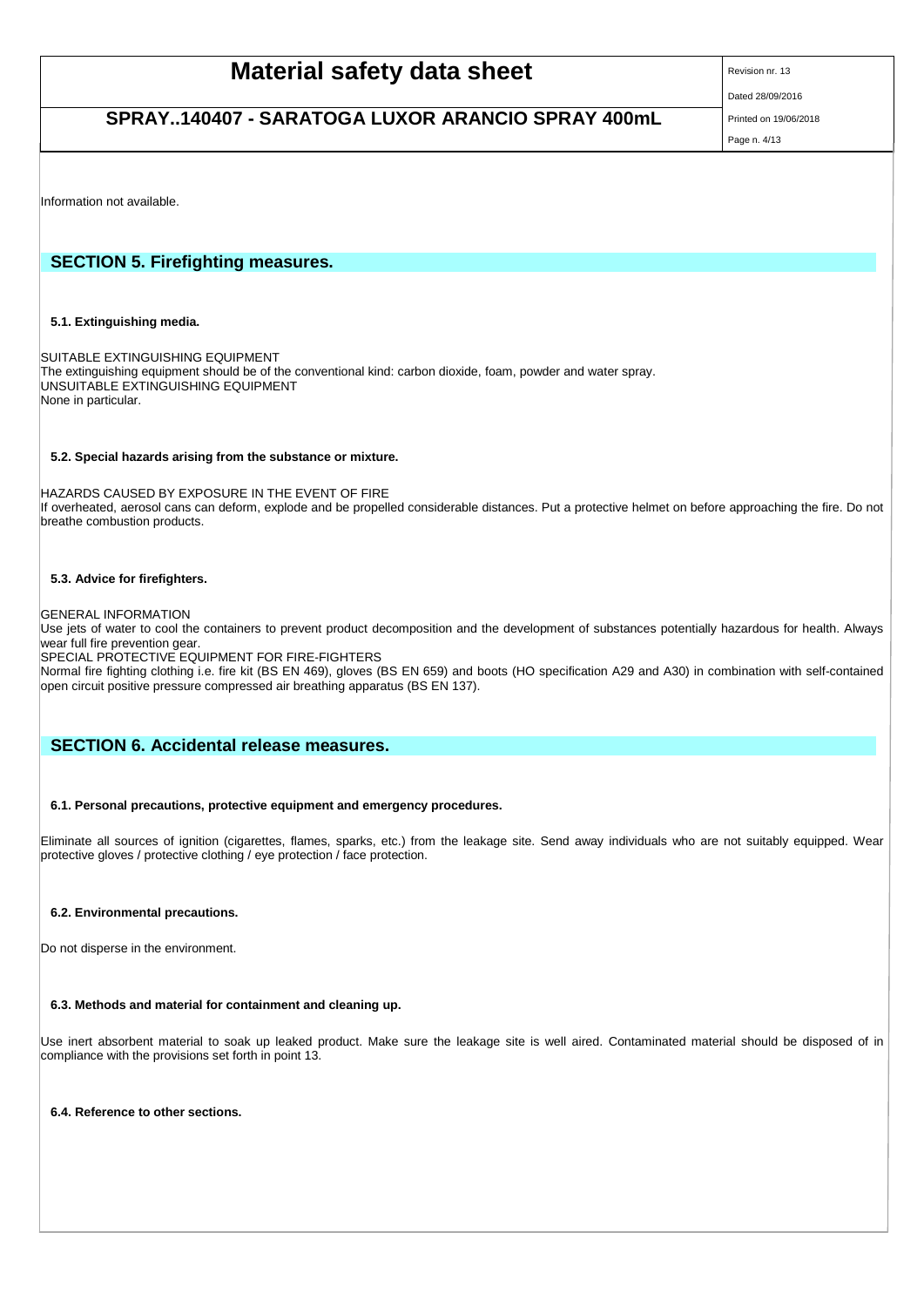|                                                                               | <b>SCHEDA DI DATI DI SICUREZZA</b><br>secondo il Regolamento (CE) Num. 1907/2006 (REACH) |                                                             |
|-------------------------------------------------------------------------------|------------------------------------------------------------------------------------------|-------------------------------------------------------------|
| SARATOGA LUXOR IL LUCIDA CRUSCOTTO ARANCIO<br>cod.95014001<br>Versione: 13/IT | Pag. 5 di 13                                                                             | Data di stampa: 19/06/2018<br>Data di revisione: 28/09/2016 |

Any information on personal protection and disposal is given in sections 8 and 13.

## **SECTION 7. Handling and storage.**

## **7.1. Precautions for safe handling.**

Avoid bunching of electrostatic charges. Do not spray on flames or incandescent bodies. Vapours may catch fire and an explosion may occur; vapour accumulation is therefore to be avoided by leaving windows and doors open and ensuring good cross ventilation. Do not eat, drink or smoke during use. Do not breathe spray.

#### **7.2. Conditions for safe storage, including any incompatibilities.**

Store in a place where adequate ventilation is ensured, away from direct sunlight at a temperature below 50°C/122°F, away from any combustion sources.

## **7.3. Specific end use(s).**

Information not available.

## **SECTION 8. Exposure controls/personal protection.**

## **8.1. Control parameters.**

Regulatory References:

| ΕΦΗΜΕΡΙΣ ΤΗΣ ΚΥΒΕΡΝΗΣΕΩΣ -ΤΕΥΧΟΣ ΠΡΩΤΟ Αρ. Φύλλου 19 - 9 Φεβρουαρίου 2012 |
|---------------------------------------------------------------------------|
|                                                                           |
|                                                                           |

| <b>BUTANE</b>                 |            |        |      |            |      |
|-------------------------------|------------|--------|------|------------|------|
| <b>Threshold Limit Value.</b> |            |        |      |            |      |
| Type                          | Country    | TWA/8h |      | STEL/15min |      |
|                               |            | mg/m3  | ppm  | mg/m3      | ppm  |
| <b>AGW</b>                    | DEU        | 2400   | 1000 | 9600       | 4000 |
| <b>MAK</b>                    | DEU        | 2400   | 1000 | 9600       | 4000 |
| <b>VLA</b>                    | <b>ESP</b> |        | 800  |            |      |
| <b>VLEP</b>                   | <b>FRA</b> | 1900   | 800  |            |      |
| WEL                           | GBR        | 1450   | 600  | 1810       | 750  |
| <b>TLV</b>                    | <b>GRC</b> | 2350   | 1000 |            |      |
| <b>TLV-ACGIH</b>              |            |        |      | 2377       | 1000 |
|                               |            |        |      |            |      |
| <b>PROPANE</b>                |            |        |      |            |      |
| <b>Threshold Limit Value.</b> |            |        |      |            |      |
| Type                          | Country    | TWA/8h |      | STEL/15min |      |
|                               |            | mg/m3  | ppm  | mg/m3      | ppm  |
| <b>AGW</b>                    | DEU        | 1800   | 1000 | 7200       | 4000 |
|                               |            |        |      |            |      |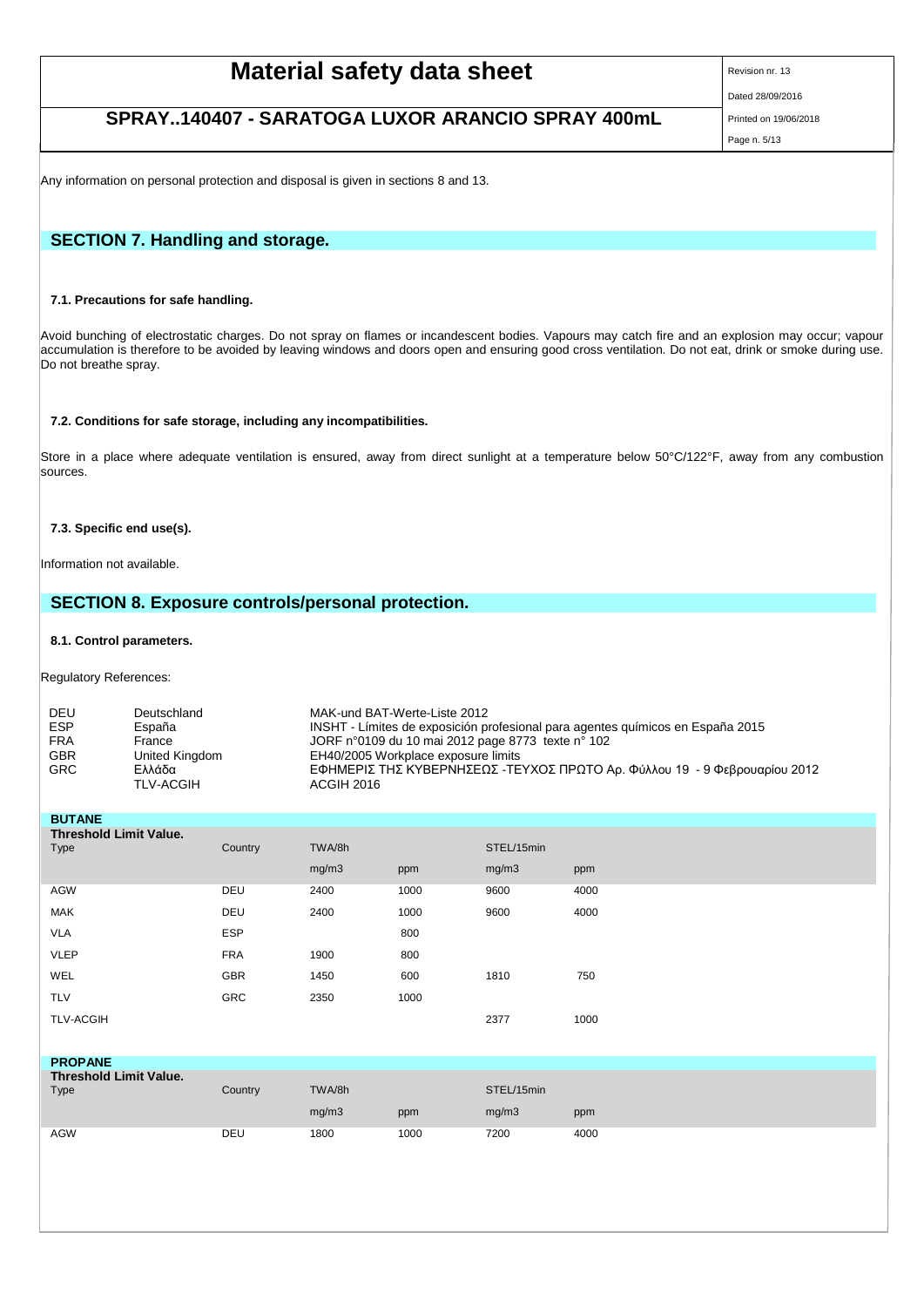| <b>SCHEDA DI DATI DI SICUREZZA</b><br>secondo il Regolamento (CE) Num. 1907/2006 (REACH) |            |      |      |              |      |                               |
|------------------------------------------------------------------------------------------|------------|------|------|--------------|------|-------------------------------|
| SARATOGA LUXOR IL LUCIDA CRUSCOTTO ARANCIO<br>cod.95014001                               |            |      |      |              |      | Data di stampa: 19/06/2018    |
| Versione: 13/IT                                                                          |            |      |      | Pag. 6 di 13 |      | Data di revisione: 28/09/2016 |
|                                                                                          |            |      |      |              |      |                               |
| <b>MAK</b>                                                                               | DEU        | 1800 | 1000 | 7200         | 4000 |                               |
| <b>TLV</b>                                                                               | <b>GRC</b> | 1800 | 1000 |              |      |                               |
| <b>TLV-ACGIH</b>                                                                         |            |      | 1000 |              |      |                               |

Legend:

 $|C|$  = CEILING ; INHAL = Inhalable Fraction ; RESP = Respirable Fraction ; THORA = Thoracic Fraction.

## **8.2. Exposure controls.**

As the use of adequate technical equipment must always take priority over personal protective equipment, make sure that the workplace is well aired through effective local aspiration. Personal protective equipment must be CE marked, showing that it complies with applicable standards.

Provide an emergency shower with face and eye wash station.

HAND PROTECTION None required.

#### SKIN PROTECTION

Wear category II professional long-sleeved overalls and safety footwear (see Directive 89/686/EEC and standard EN ISO 20344). Wash body with soap and water after removing protective clothing.

#### EYE PROTECTION

Wear airtight protective goggles (see standard EN 166).

#### RESPIRATORY PROTECTION

If the threshold value (e.g. TLV-TWA) is exceeded for the substance or one of the substances present in the product, a mask with a type AX filter combined with a type P filter should be worn (see standard EN 14387). Respiratory protection devices must be used if the technical measures adopted are not suitable for restricting the worker's exposure to the threshold

values considered. The protection provided by masks is in any case limited.

ENVIRONMENTAL EXPOSURE CONTROLS.

The emissions generated by manufacturing processes, including those generated by ventilation equipment, should be checked to ensure compliance with environmental standards.

Product residues must not be indiscriminately disposed of with waste water or by dumping in waterways.

## **SECTION 9. Physical and chemical properties.**

#### **9.1. Information on basic physical and chemical properties.**

| pH.                              | Not applicable. |
|----------------------------------|-----------------|
| Melting point / freezing point.  | $\le$ -5 °C.    |
| Initial boiling point.           | Not available.  |
| Boiling range.                   | Not available.  |
| Flash point.                     | Not available.  |
| <b>Evaporation Rate</b>          | Non definito    |
| Flammability of solids and gases | flammable gas   |
| Lower inflammability limit.      | Not available.  |
| Upper inflammability limit.      | Not available.  |
| Lower explosive limit.           | $1.8\%$ (V/V).  |
| Upper explosive limit.           | $9.5\%$ (V/V).  |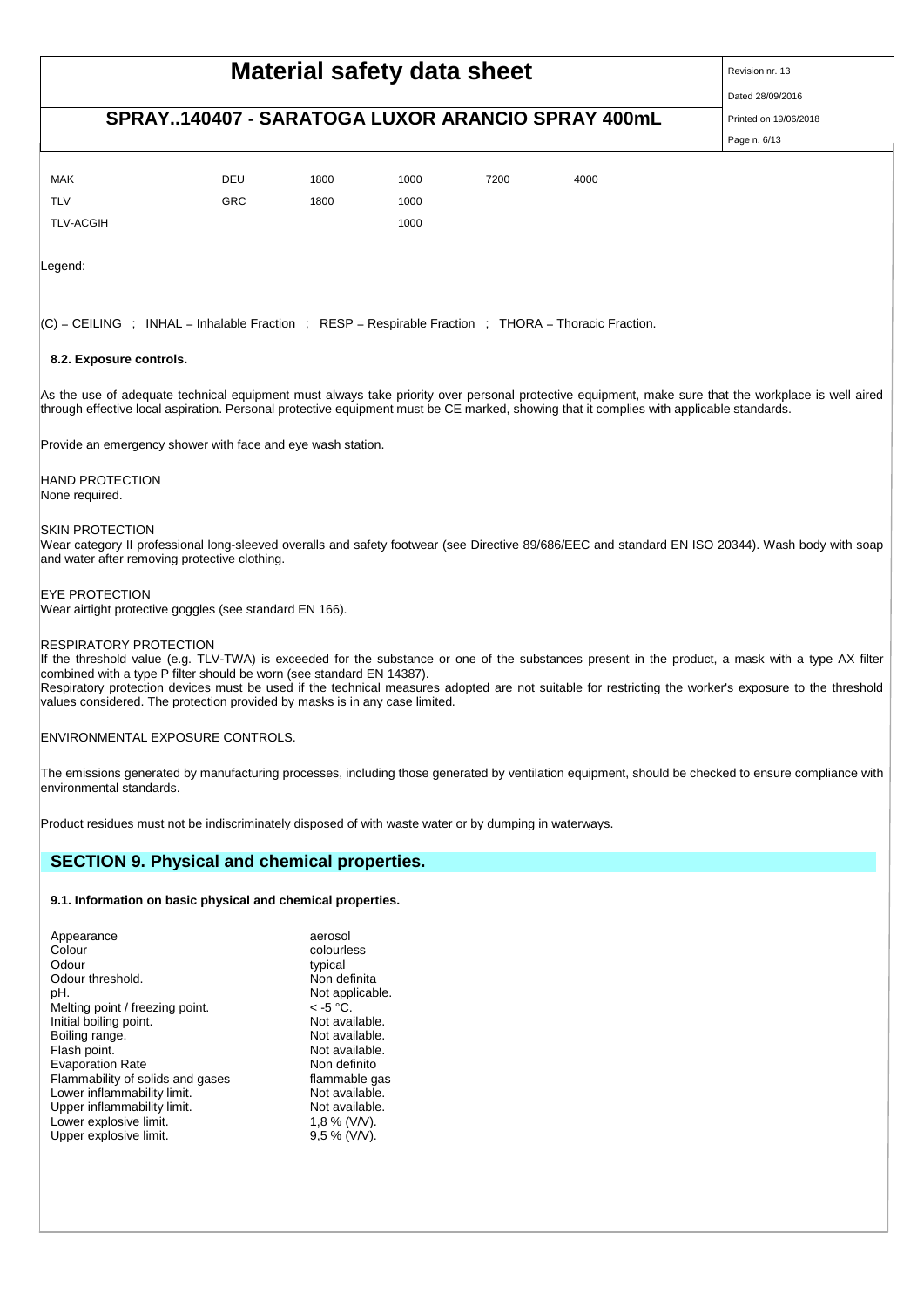| <b>SCHEDA DI DATI DI SICUREZZA</b>                                                                                                                                                                                                       |                                                                                                                                                                                                |                                                             |  |  |  |
|------------------------------------------------------------------------------------------------------------------------------------------------------------------------------------------------------------------------------------------|------------------------------------------------------------------------------------------------------------------------------------------------------------------------------------------------|-------------------------------------------------------------|--|--|--|
| SARATOGA LUXOR IL LUCIDA CRUSCOTTO ARANCIO                                                                                                                                                                                               | secondo il Regolamento (CE) Num. 1907/2006 (REACH)                                                                                                                                             |                                                             |  |  |  |
| cod.95014001<br>Versione: 13/IT                                                                                                                                                                                                          | Pag. 7 di 13                                                                                                                                                                                   | Data di stampa: 19/06/2018<br>Data di revisione: 28/09/2016 |  |  |  |
|                                                                                                                                                                                                                                          |                                                                                                                                                                                                |                                                             |  |  |  |
| Vapour pressure.<br>Vapour density<br>Relative density.<br>Solubility<br>Partition coefficient: n-octanol/water<br>Auto-ignition temperature.<br>Decomposition temperature.<br>Viscosity<br>Explosive properties<br>Oxidising properties | Not available.<br>$< 1$ (Aria =1)<br>Not available.<br>soluble in organic solvents<br>Non definito<br>$> 270$ °C.<br>> 300<br>$>$ 35 cSt a 15 $^{\circ}$ C<br>not applicable<br>not applicable |                                                             |  |  |  |
| 9.2. Other information.                                                                                                                                                                                                                  |                                                                                                                                                                                                |                                                             |  |  |  |
| Total solids (250°C / 482°F)<br>VOC (Directive 2010/75/EC) :<br>VOC (volatile carbon) :                                                                                                                                                  | 5,80 %<br>92,00 %<br>35,16 %                                                                                                                                                                   |                                                             |  |  |  |
|                                                                                                                                                                                                                                          |                                                                                                                                                                                                |                                                             |  |  |  |
| <b>SECTION 10. Stability and reactivity.</b>                                                                                                                                                                                             |                                                                                                                                                                                                |                                                             |  |  |  |
|                                                                                                                                                                                                                                          |                                                                                                                                                                                                |                                                             |  |  |  |
| 10.1. Reactivity.                                                                                                                                                                                                                        |                                                                                                                                                                                                |                                                             |  |  |  |
|                                                                                                                                                                                                                                          |                                                                                                                                                                                                |                                                             |  |  |  |
| There are no particular risks of reaction with other substances in normal conditions of use.                                                                                                                                             |                                                                                                                                                                                                |                                                             |  |  |  |
|                                                                                                                                                                                                                                          |                                                                                                                                                                                                |                                                             |  |  |  |
| 10.2. Chemical stability.                                                                                                                                                                                                                |                                                                                                                                                                                                |                                                             |  |  |  |
|                                                                                                                                                                                                                                          |                                                                                                                                                                                                |                                                             |  |  |  |
| The product is stable in normal conditions of use and storage.                                                                                                                                                                           |                                                                                                                                                                                                |                                                             |  |  |  |
| 10.3. Possibility of hazardous reactions.                                                                                                                                                                                                |                                                                                                                                                                                                |                                                             |  |  |  |
|                                                                                                                                                                                                                                          |                                                                                                                                                                                                |                                                             |  |  |  |
| No hazardous reactions are foreseeable in normal conditions of use and storage.                                                                                                                                                          |                                                                                                                                                                                                |                                                             |  |  |  |
|                                                                                                                                                                                                                                          |                                                                                                                                                                                                |                                                             |  |  |  |
| 10.4. Conditions to avoid.                                                                                                                                                                                                               |                                                                                                                                                                                                |                                                             |  |  |  |
| Avoid overheating.                                                                                                                                                                                                                       |                                                                                                                                                                                                |                                                             |  |  |  |
| 10.5. Incompatible materials.                                                                                                                                                                                                            |                                                                                                                                                                                                |                                                             |  |  |  |

Strong reducing or oxidising agents, strong acids or alkalis, hot material.

**10.6. Hazardous decomposition products.**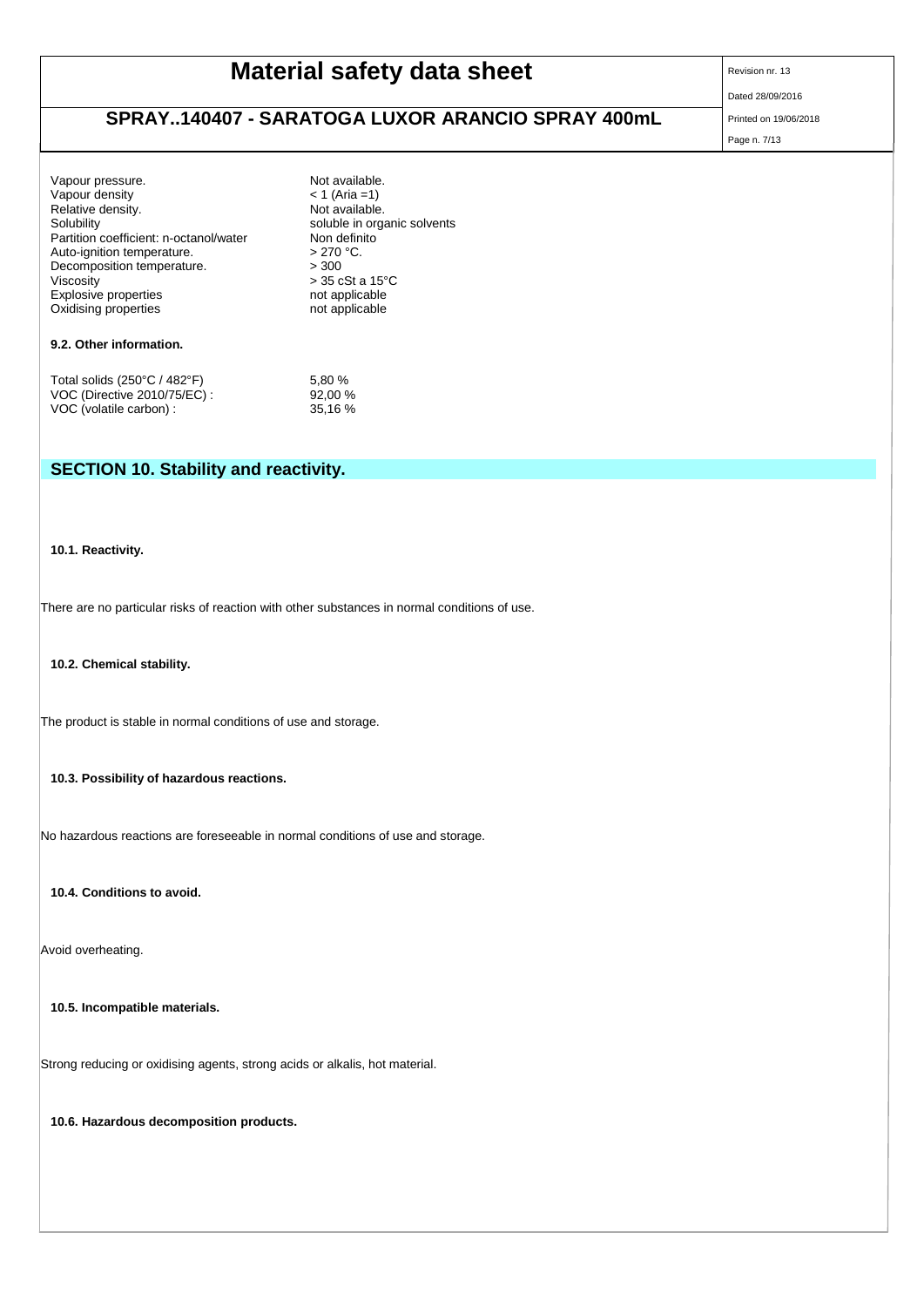#### SARATOGA LUXOR IL LUCIDA CRUSCOTTO ARANCIO cod.95014001

Versione: 13/ IT Pag. 8 di 13

 Data di stampa: 19/06/2018 Data di revisione: 28/09/2016

Information not available.

## **SECTION 11. Toxicological information.**

**11.1. Information on toxicological effects.**

ACUTE TOXICITY.

LC50 (Inhalation - vapours) of the mixture:Not classified (no significant component). LC50 (Inhalation - mists / powders) of the mixture:Not classified (no significant component). LD50 (Oral) of the mixture:Not classified (no significant component). LD50 (Dermal) of the mixture:Not classified (no significant component).

NAFTA DI HYDROTREATING LD50 (Oral).> 2000 mg/kg mouse LD50 (Dermal) > 2000 mg/kg mouse LC50 (Inhalation).> 20 mg/l mouse

SKIN CORROSION / IRRITATION. Causes skin irritation. SERIOUS EYE DAMAGE / IRRITATION. Does not meet the classification criteria for this hazard class. RESPIRATORY OR SKIN SENSITISATION. Does not meet the classification criteria for this hazard class. GERM CELL MUTAGENICITY. Does not meet the classification criteria for this hazard class. CARCINOGENICITY. Does not meet the classification criteria for this hazard class. REPRODUCTIVE TOXICITY. Does not meet the classification criteria for this hazard class. STOT - SINGLE EXPOSURE. May cause drowsiness or dizziness. STOT - REPEATED EXPOSURE. Does not meet the classification criteria for this hazard class. ASPIRATION HAZARD. Excluded because the aerosol does not allow the accumulation of a significant amount of product in the mouth.

## **SECTION 12. Ecological information.**

This product is dangerous for the environment and is toxic for aquatic organisms. In the long term, it have negative effects on acquatic environment. NAFTA DI HYDROTREATING

Non immettere nelle acque freatiche, nei corsi d'acqua o nelle fognature.

**12.1. Toxicity.** NAFTA DI HYDROTREATING

Tossico per pesci. plancton e organismi acquatici.

NAFTA DI HYDROTREATING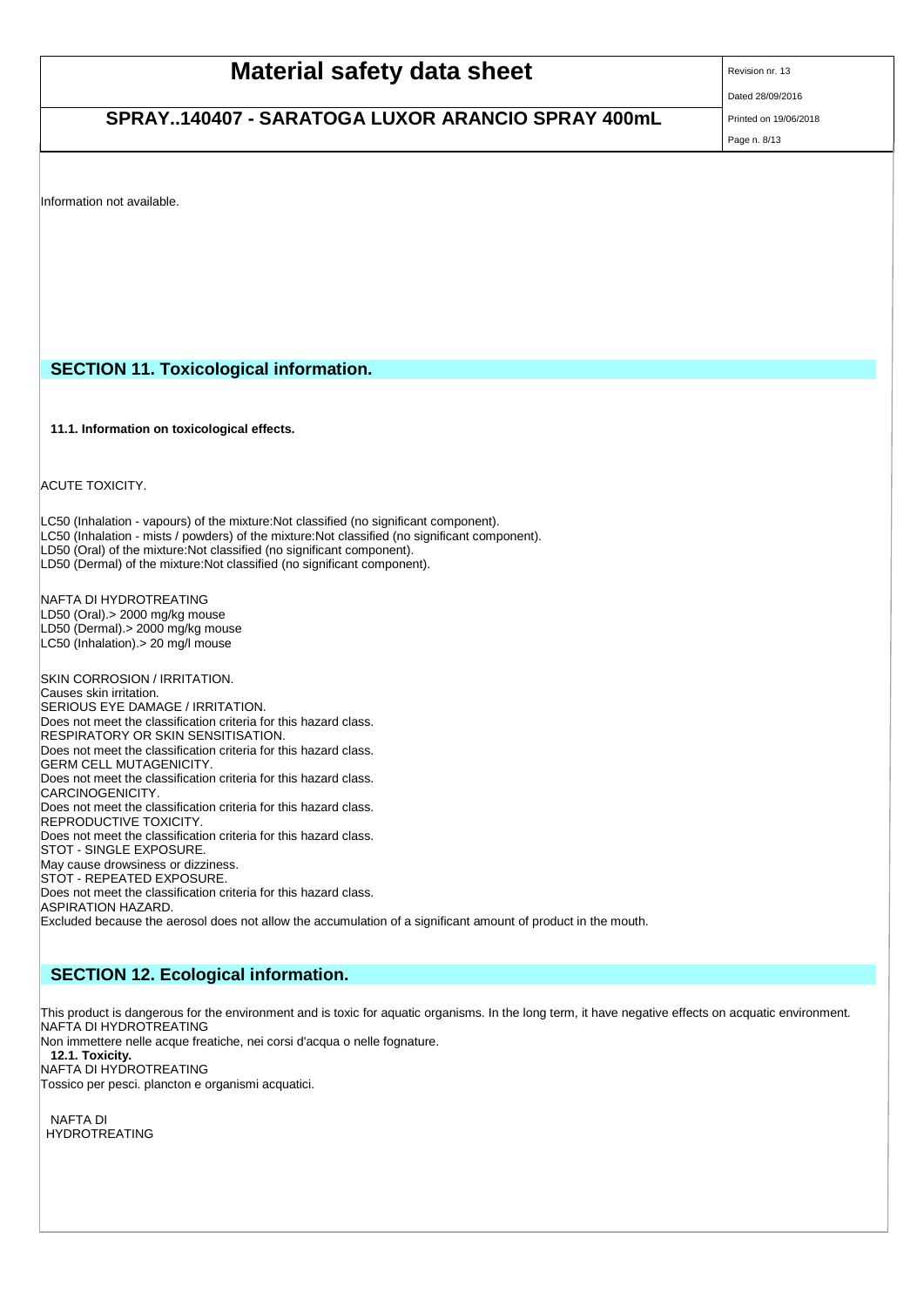| <b>SCHEDA DI DATI DI SICUREZZA</b><br>secondo il Regolamento (CE) Num. 1907/2006 (REACH) |                                                             |  |  |  |
|------------------------------------------------------------------------------------------|-------------------------------------------------------------|--|--|--|
| SARATOGA LUXOR IL LUCIDA CRUSCOTTO ARANCIO<br>cod.95014001<br>Versione: 13/IT            | Data di stampa: 19/06/2018<br>Data di revisione: 28/09/2016 |  |  |  |
|                                                                                          |                                                             |  |  |  |
| EC50 - for Crustacea.                                                                    | 55 mg/l/48h                                                 |  |  |  |
| EC50 - for Algae / Aquatic<br>Plants.                                                    | 30 mg/l/72h                                                 |  |  |  |
| 12.2. Persistence and degradability.                                                     |                                                             |  |  |  |
| NAFTA DI HYDROTREATING<br>Rapidly biodegradable.                                         |                                                             |  |  |  |
| <b>BUTANE</b>                                                                            |                                                             |  |  |  |
| Solubility in water.                                                                     | 0,1 - 100 mg/l                                              |  |  |  |
| Rapidly biodegradable.                                                                   |                                                             |  |  |  |
| PROPANE                                                                                  |                                                             |  |  |  |
| Solubility in water.                                                                     | 0,1 - 100 mg/l                                              |  |  |  |
| Rapidly biodegradable.                                                                   |                                                             |  |  |  |
| 12.3. Bioaccumulative potential.<br>NAFTA DI HYDROTREATING<br>Information not available. |                                                             |  |  |  |
|                                                                                          |                                                             |  |  |  |
| <b>BUTANE</b>                                                                            |                                                             |  |  |  |
| Partition coefficient: n-<br>octanol/water.                                              | 1,09                                                        |  |  |  |
| <b>PROPANE</b>                                                                           |                                                             |  |  |  |
| Partition coefficient: n-<br>octanol/water.                                              | 1,09                                                        |  |  |  |
| 12.4. Mobility in soil.                                                                  |                                                             |  |  |  |
| NAFTA DI HYDROTREATING<br>Information not available.                                     |                                                             |  |  |  |
| 12.5. Results of PBT and vPvB assessment.                                                |                                                             |  |  |  |
| NAFTA DI HYDROTREATING<br>Not applicable.                                                |                                                             |  |  |  |
| 12.6. Other adverse effects.                                                             |                                                             |  |  |  |
| Information not available.                                                               |                                                             |  |  |  |
| <b>SECTION 13. Disposal considerations.</b>                                              |                                                             |  |  |  |
|                                                                                          |                                                             |  |  |  |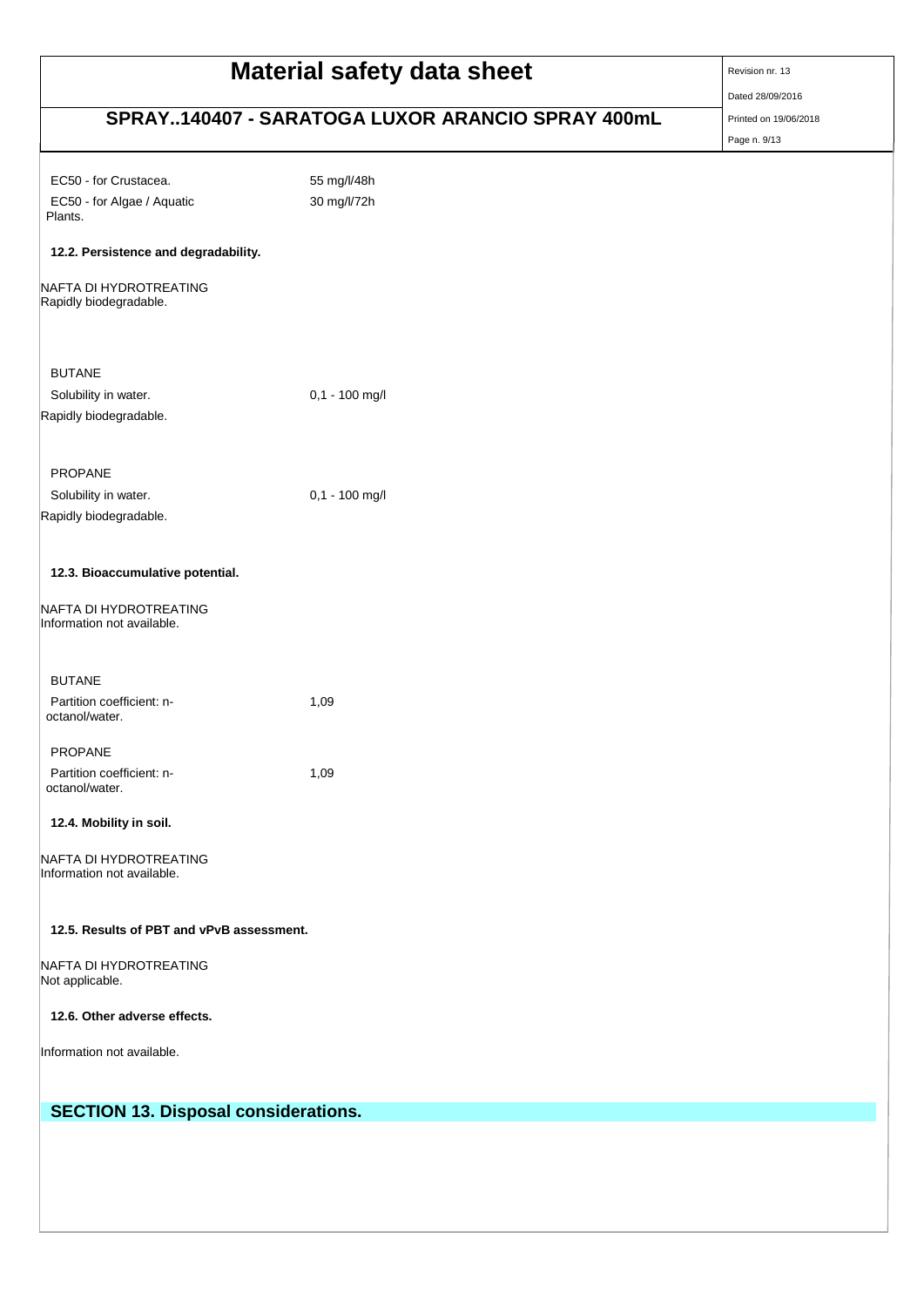SARATOGA LUXOR IL LUCIDA CRUSCOTTO ARANCIO cod.95014001

Versione: 13/ IT Pag. 10 di 13

 Data di stampa: 19/06/2018 Data di revisione: 28/09/2016

## **13.1. Waste treatment methods.**

Reuse, when possible. Product residues should be considered special hazardous waste. The hazard level of waste containing this product should be evaluated according to applicable regulations.

Disposal must be performed through an authorised waste management firm, in compliance with national and local regulations. Waste transportation may be subject to ADR restrictions.

CONTAMINATED PACKAGING

Contaminated packaging must be recovered or disposed of in compliance with national waste management regulations.

## **SECTION 14. Transport information.**

## **14.1. UN number.**

ADR / RID, IMDG, IATA: 1950

## **14.2. UN proper shipping name.**

| ADR / RID: | AEROSOLS                          |
|------------|-----------------------------------|
| IMDG:      | AEROSOLS (NAFTA DI HYDROTREATING) |
| IATA:      | AEROSOLS, FLAMMABLE               |

## **14.3. Transport hazard class(es).**

| ADR / RID: | Class: 2 | Label: $2.1$ |
|------------|----------|--------------|
| IMDG:      | Class: 2 | Label: $2.1$ |
| IATA:      | Class: 2 | Label: $2.1$ |



## **14.4. Packing group.**

ADR / RID, IMDG, IATA:

#### **14.5. Environmental hazards.**

-

| ADR / RID: | Environmentally<br>Hazardous. |  |
|------------|-------------------------------|--|
| IMDG:      | Marine Pollutant.             |  |

## IATA: NO

For Air transport, environmentally hazardous mark is only mandatory for UN 3077 and UN 3082.

#### **14.6. Special precautions for user.**

Special Provision: - IMDG: EMS: F-D, S-U Limited Quantities: 1 L

ADR / RID: Tunnel restriction code: (D) HIN - Kemler: -- Limited Quantities: 1 L Tunnel restriction code: (D)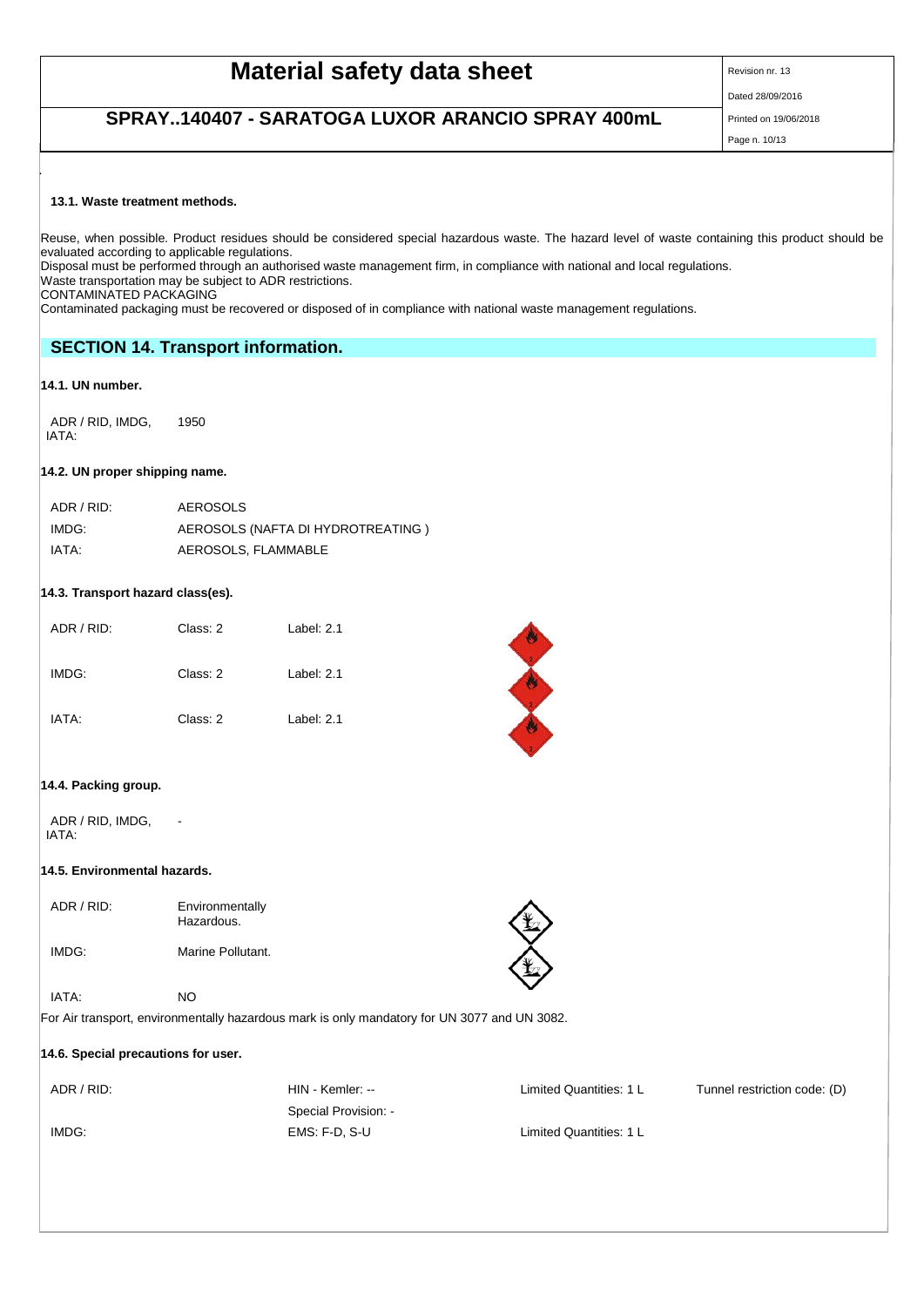|                                                            |                                                                                                        | <b>SCHEDA DI DATI DI SICUREZZA</b><br>secondo il Regolamento (CE) Num. 1907/2006 (REACH)                                                                |                               |
|------------------------------------------------------------|--------------------------------------------------------------------------------------------------------|---------------------------------------------------------------------------------------------------------------------------------------------------------|-------------------------------|
| SARATOGA LUXOR IL LUCIDA CRUSCOTTO ARANCIO<br>cod.95014001 |                                                                                                        |                                                                                                                                                         | Data di stampa: 19/06/2018    |
| Versione: 13/IT                                            |                                                                                                        | Pag. 11 di 13                                                                                                                                           | Data di revisione: 28/09/2016 |
|                                                            |                                                                                                        |                                                                                                                                                         |                               |
| IATA:                                                      | Cargo:                                                                                                 | Maximum quantity: 100 Kg                                                                                                                                | Packaging instructions: 130   |
|                                                            | Pass.:                                                                                                 | Maximum quantity: 25 Kg                                                                                                                                 | Packaging instructions: 130   |
|                                                            | Special Instructions:                                                                                  | A802                                                                                                                                                    |                               |
|                                                            | 14.7. Transport in bulk according to Annex II of Marpol and the IBC Code.                              |                                                                                                                                                         |                               |
| Information not relevant.                                  |                                                                                                        |                                                                                                                                                         |                               |
| <b>SECTION 15. Regulatory information.</b>                 |                                                                                                        |                                                                                                                                                         |                               |
|                                                            | 15.1. Safety, health and environmental regulations/legislation specific for the substance or mixture.  |                                                                                                                                                         |                               |
| Seveso Category - Directive 2012/18/EC: P3a-E2             |                                                                                                        |                                                                                                                                                         |                               |
|                                                            |                                                                                                        | Restrictions relating to the product or contained substances pursuant to Annex XVII to EC Regulation 1907/2006.                                         |                               |
| Product.                                                   |                                                                                                        |                                                                                                                                                         |                               |
| Point.                                                     | 40                                                                                                     |                                                                                                                                                         |                               |
| Substances in Candidate List (Art. 59 REACH).              |                                                                                                        |                                                                                                                                                         |                               |
|                                                            | On the basis of available data, the product does not contain any SVHC in percentage greater than 0,1%. |                                                                                                                                                         |                               |
| Substances subject to authorisarion (Annex XIV REACH).     |                                                                                                        |                                                                                                                                                         |                               |
| None.                                                      |                                                                                                        |                                                                                                                                                         |                               |
|                                                            | Substances subject to exportation reporting pursuant to (EC) Reg. 649/2012:                            |                                                                                                                                                         |                               |
| None.                                                      |                                                                                                        |                                                                                                                                                         |                               |
| Substances subject to the Rotterdam Convention:            |                                                                                                        |                                                                                                                                                         |                               |
| None.                                                      |                                                                                                        |                                                                                                                                                         |                               |
| Substances subject to the Stockholm Convention:            |                                                                                                        |                                                                                                                                                         |                               |
| None.                                                      |                                                                                                        |                                                                                                                                                         |                               |
| Healthcare controls.                                       |                                                                                                        |                                                                                                                                                         |                               |
|                                                            | workers' health and safety are modest and that the 98/24/EC directive is respected.                    | Workers exposed to this chemical agent must not undergo health checks, provided that available risk-assessment data prove that the risks related to the |                               |
|                                                            |                                                                                                        |                                                                                                                                                         |                               |

## **15.2. Chemical safety assessment.**

No chemical safety assessment has been processed for the mixture and the substances it contains.

# **SECTION 16. Other information.**

Text of hazard (H) indications mentioned in section 2-3 of the sheet: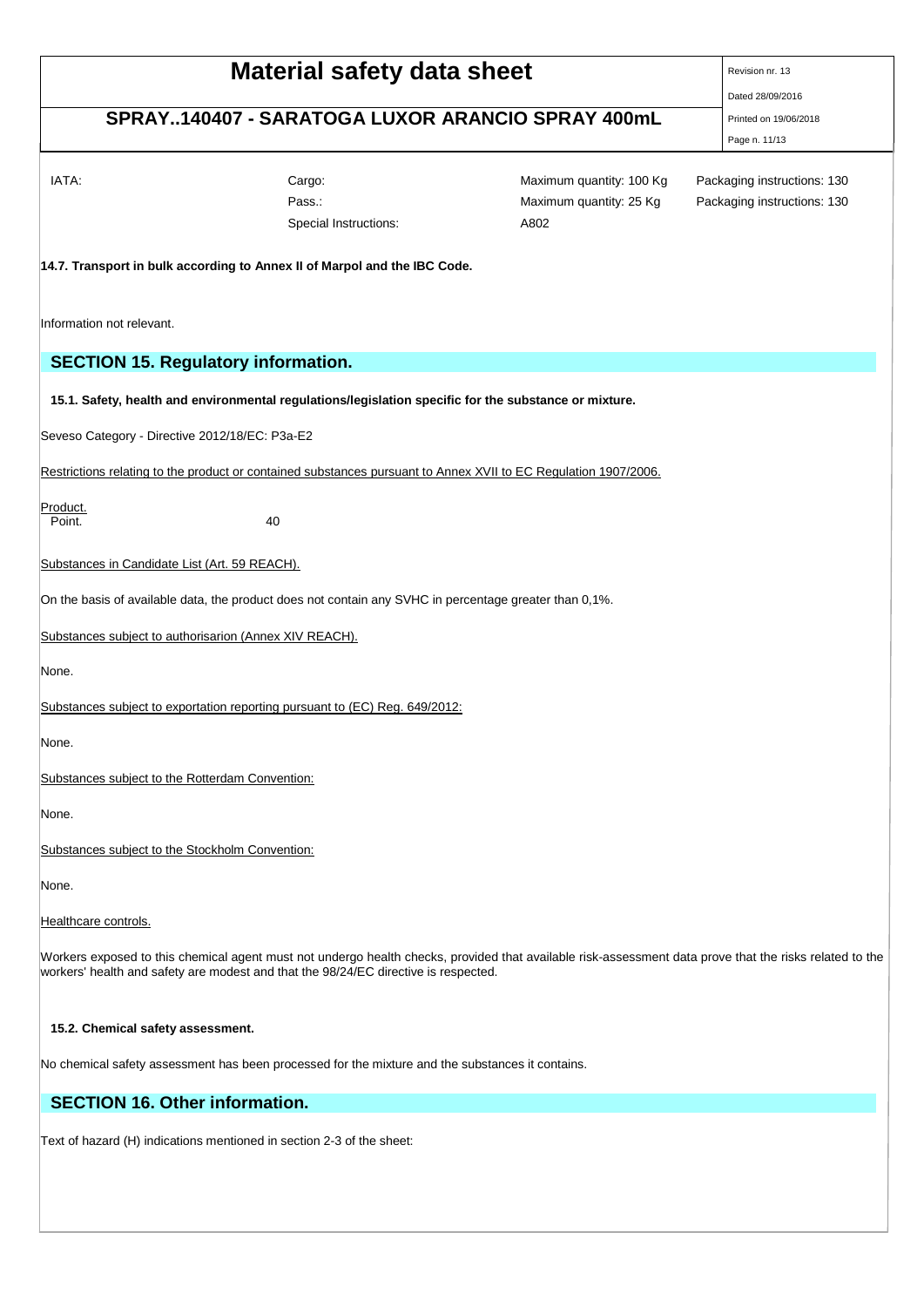#### SARATOGA LUXOR IL LUCIDA CRUSCOTTO ARANCIO cod.95014001

Versione: 13/ IT Pag. 12 di 13

 Data di stampa: 19/06/2018 Data di revisione: 28/09/2016

| Flam. Gas 1              | Flammable gas, category 1                                          |
|--------------------------|--------------------------------------------------------------------|
| Aerosol 1                | Aerosol, category 1                                                |
| Aerosol 3                | Aerosol, category 3                                                |
| Flam. Lig. 2             | Flammable liquid, category 2                                       |
| Asp. Tox. 1              | Aspiration hazard, category 1                                      |
| Skin Irrit. 2            | Skin irritation, category 2                                        |
| STOT SE3                 | Specific target organ toxicity - single exposure, category 3       |
| <b>Aquatic Chronic 2</b> | Hazardous to the aquatic environment, chronic toxicity, category 2 |
| H <sub>220</sub>         | Extremely flammable gas.                                           |
| H <sub>222</sub>         | Extremely flammable aerosol.                                       |
| H <sub>229</sub>         | Pressurised container: may burst if heated.                        |
| H <sub>225</sub>         | Highly flammable liquid and vapour.                                |
| H304                     | May be fatal if swallowed and enters airways.                      |
| H315                     | Causes skin irritation.                                            |
| H336                     | May cause drowsiness or dizziness.                                 |
| H411                     | Toxic to aguatic life with long lasting effects.                   |
| <b>EUH210</b>            | Safety data sheet available on request.                            |

LEGEND:

- ADR: European Agreement concerning the carriage of Dangerous goods by Road
- CAS NUMBER: Chemical Abstract Service Number
- CE50: Effective concentration (required to induce a 50% effect)
- CE NUMBER: Identifier in ESIS (European archive of existing substances)
- CLP: EC Regulation 1272/2008
- DNEL: Derived No Effect Level
- EmS: Emergency Schedule
- GHS: Globally Harmonized System of classification and labeling of chemicals
- IATA DGR: International Air Transport Association Dangerous Goods Regulation
- IC50: Immobilization Concentration 50%
- IMDG: International Maritime Code for dangerous goods
- IMO: International Maritime Organization
- INDEX NUMBER: Identifier in Annex VI of CLP
- LC50: Lethal Concentration 50%
- LD50: Lethal dose 50%
- OEL: Occupational Exposure Level
- PBT: Persistent bioaccumulative and toxic as REACH Regulation
- PEC: Predicted environmental Concentration
- PEL: Predicted exposure level
- PNEC: Predicted no effect concentration
- REACH: EC Regulation 1907/2006
- RID: Regulation concerning the international transport of dangerous goods by train
- TLV: Threshold Limit Value
- TLV CEILING: Concentration that should not be exceeded during any time of occupational exposure.
- TWA STEL: Short-term exposure limit
- TWA: Time-weighted average exposure limit
- VOC: Volatile organic Compounds
- vPvB: Very Persistent and very Bioaccumulative as for REACH Regulation
- WGK: Water hazard classes (German).

GENERAL BIBLIOGRAPHY

- 1. Regulation (EU) 1907/2006 (REACH) of the European Parliament
- 2. Regulation (EC) 1272/2008 (CLP) of the European Parliament
- 3. Regulation (EU) 790/2009 (I Atp. CLP) of the European Parliament
- 4. Regulation (EU) 2015/830 of the European Parliament
- 5. Regulation (EU) 286/2011 (II Atp. CLP) of the European Parliament